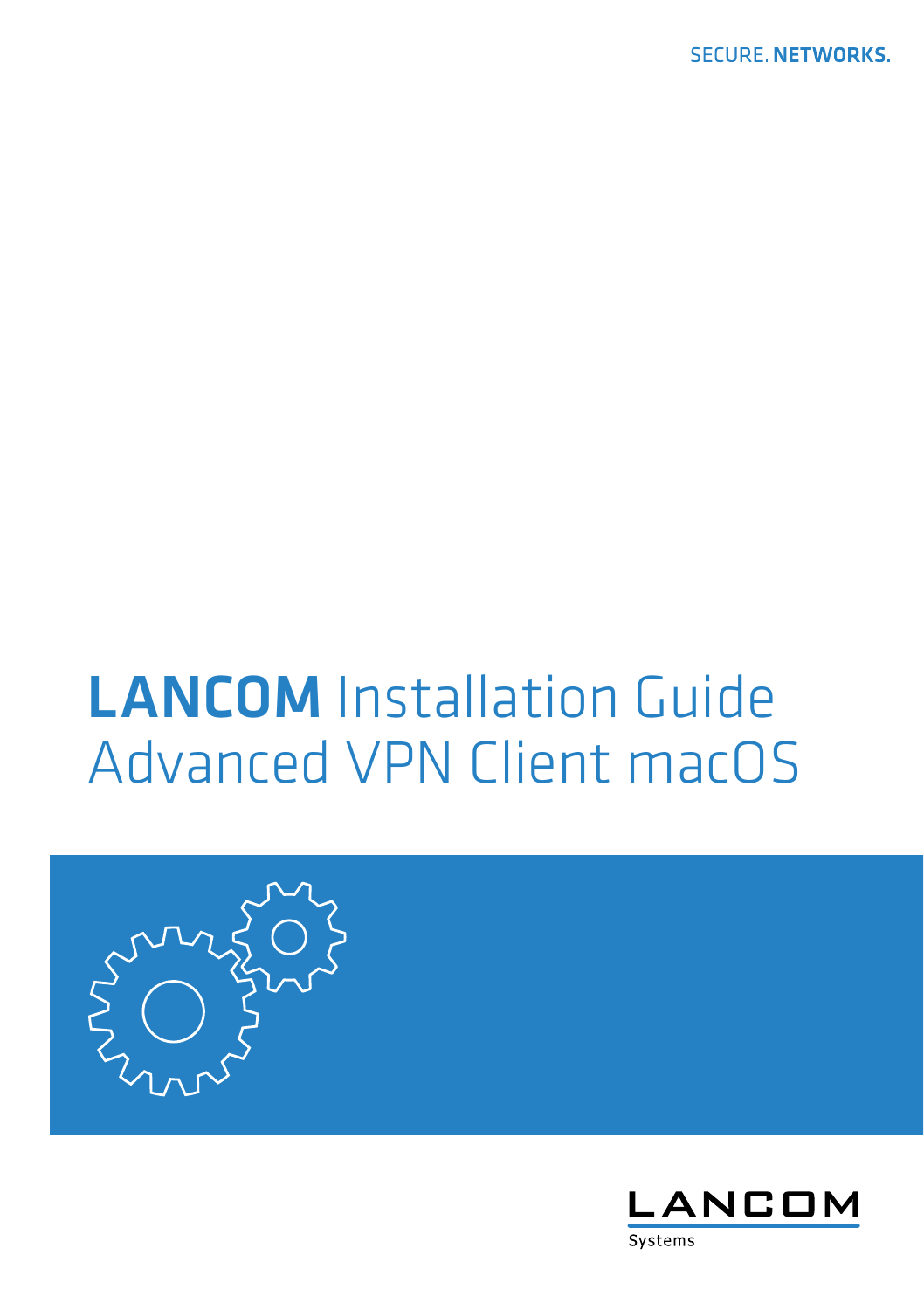# Copyright

© 2019 LANCOM Systems GmbH, Wuerselen (Germany). All rights reserved.

While the information in this manual has been compiled with great care, it may not be deemed an assurance of product characteristics. LANCOM Systems shall be liable only to the degree specified in the terms of sale and delivery.

The reproduction and distribution of the documentation and software supplied with this product and the use of its contents is subject to written authorization from LANCOM Systems. We reserve the right to make any alterations that arise as the result of technical development.

Windows® and Microsoft® are registered trademarks of Microsoft, Corp.

LANCOM, LANCOM Systems, LCOS, LANcommunity and Hyper Integration are registered trademarks. All other names or descriptions used may be trademarks or registered trademarks of their owners. This document contains statements relating to future products and their attributes. LANCOM Systems reserves the right to change these without notice. No liability for technical errors and / or omissions.

Products from LANCOM Systems include software developed by the "OpenSSL Project" for use in the "OpenSSL Toolkit" (www.openssl.org).

Products from LANCOM Systems include cryptographic software written by Eric Young (eay@ cryptsoft.com).

Products from LANCOM Systems include software developed by the NetBSD Foundation, Inc. and its contributors.

Products from LANCOM Systems contain the LZMA SDK developed by Igor Pavlov.

The product contains separate components which, as so-called open source software, are subject to their own licenses, in particular the General Public License (GPL). If required by the respective license, source files for the affected software components are made available on request. To do this, please send an e-mail to qpl@lancom.de.

LANCOM Systems GmbH Adenauerstr. 20/B2 52146 Wuerselen Germany

www.lancom-systems.com

Würselen, 11/2019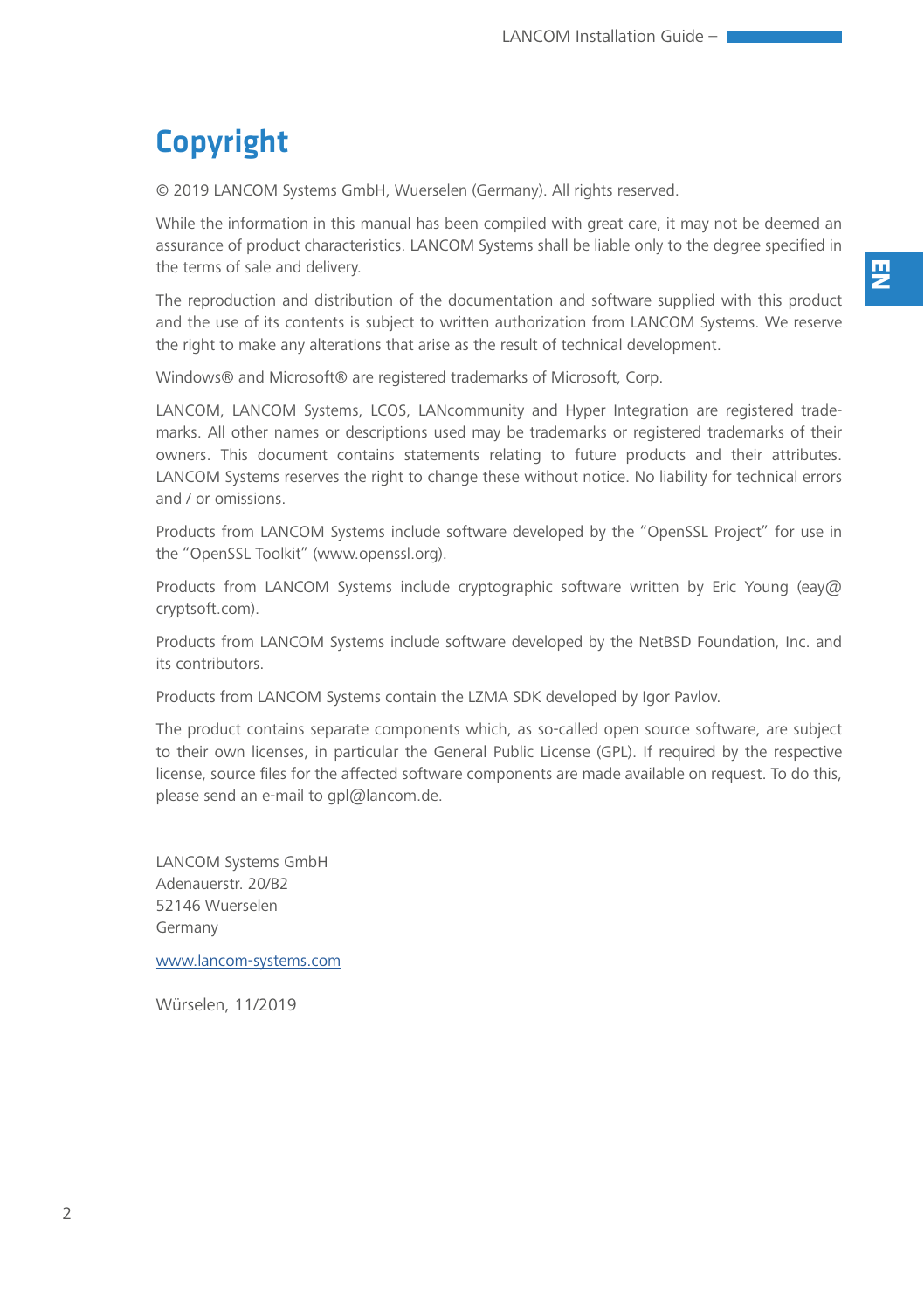## Introduction

The **LANCOM Advanced VPN Client** is a universal VPN software client for secure company access while traveling. It provides mobile employees with encrypted access to the company network, whether they are at their home office, on the road, or even abroad. The application is extremely easy to use; once VPN access (virtual private network) has been configured, a click of the mouse is all it takes to establish a secure VPN connection. Further data protection comes with the integrated stateful inspection firewall, support of all IPSec protocol extensions, and numerous other security features.

The following Installation Guide covers all of the necessary steps for installation and product activation of the LANCOM Advanced VPN Client:

For information on configuring the LANCOM Advanced VPN Client please refer to the integrated help.



The latest versions of documentation and software are always available from www.lancom-systems.com/download/.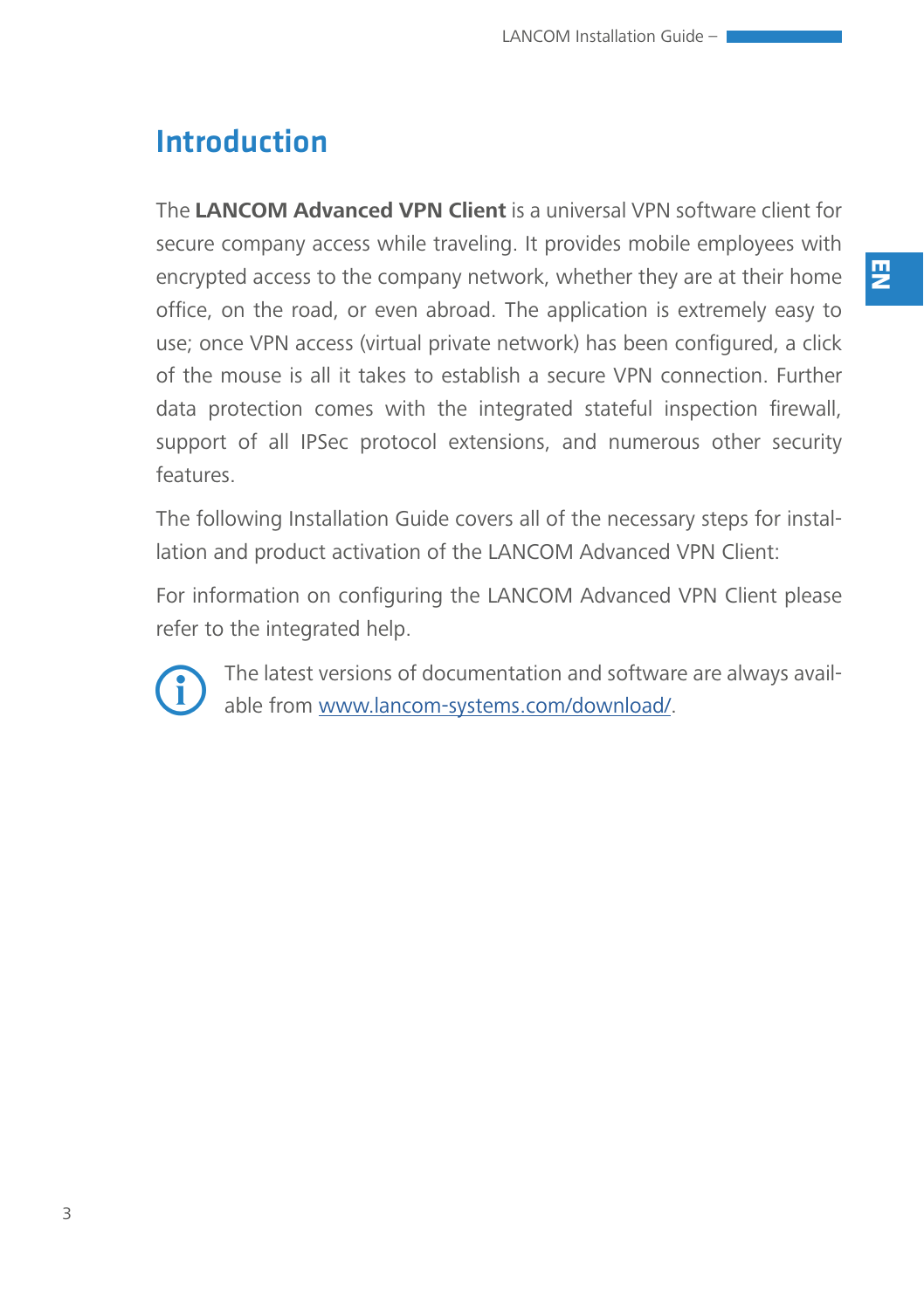## Installation

You can test the LANCOM Advanced VPN Client for 30 days. The product must be activated by means of a license in order to make use of the complete set of features after the trial period has expired. The following variants are available:

- A Initial installation and purchase of a full license after no more than 30 days. See ["New installation" on page 5.](#page-4-0)
- $\geq$  A software and license upgrade from a previous version with the purchase of a new license. In this case, all of the new functions of the new version can be used. See ["License upgrade" on page 6.](#page-5-0)
- A A software update purely for bugfixing. You retain your former license. See ["Update" on page 7.](#page-6-0)

If you are using an older version of the LANCOM Advanced VPN Client, you can find out which license you require from the **License model** table on www.lancom-systems.com/avc-mac/.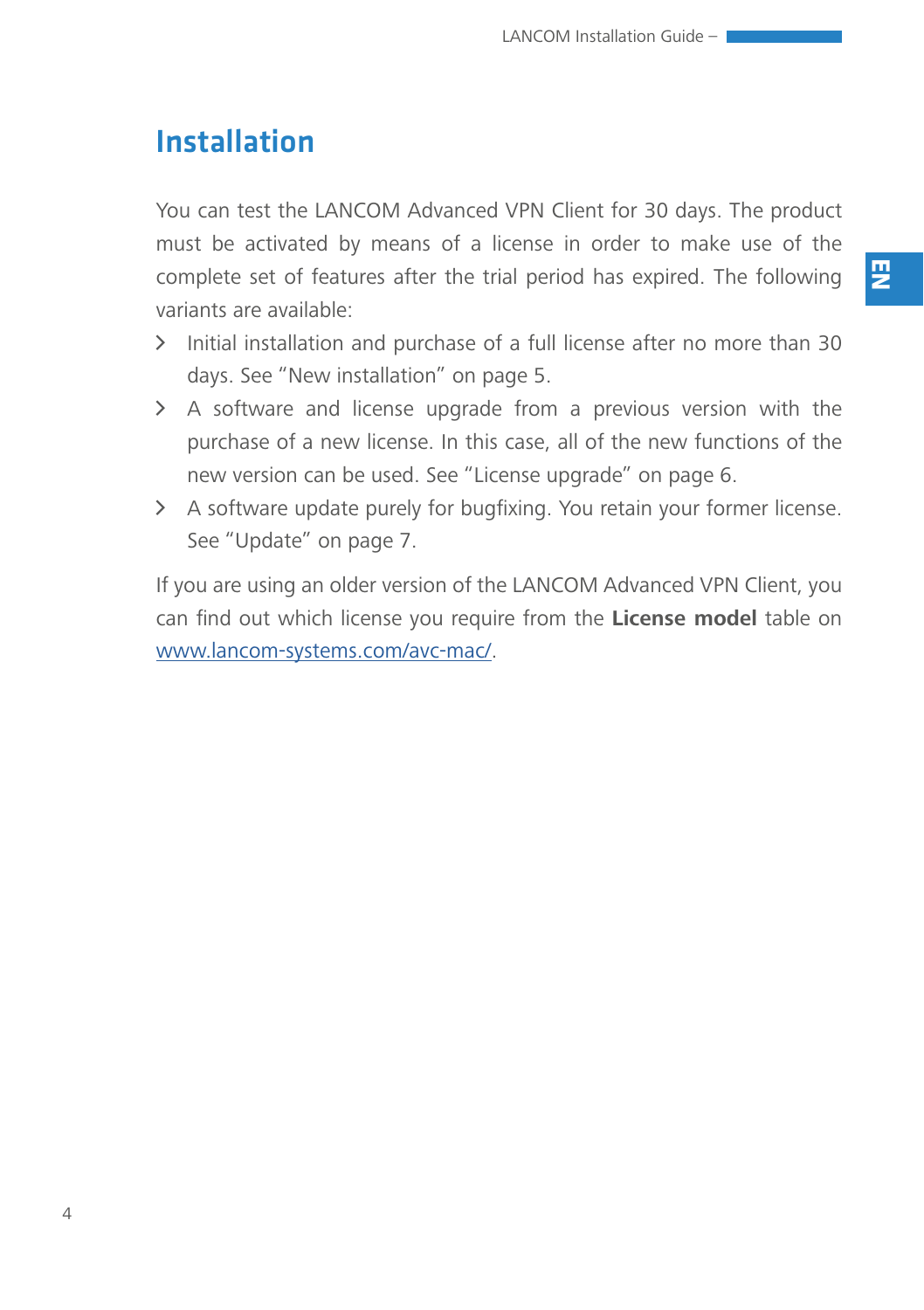#### <span id="page-4-0"></span>New installation

In the case of a new installation, you must first download the client. Follow this link www.lancom-systems.com/download/ and then go to the **Download area**. In the **Software area**, download the Advanced VPN Client for macOS.

To install, start the program you downloaded and follow the instructions on the screen.

You need to perform a system reboot to complete the installation. After your system has restarted, the LANCOM Advanced VPN Client is ready to use. Once the client has been started, the main window appears.



You can perform the product activation now with your serial number and your license key ([page 8\)](#page-7-0). Or you can test the client for 30 days and perform the product activation after you have finished testing.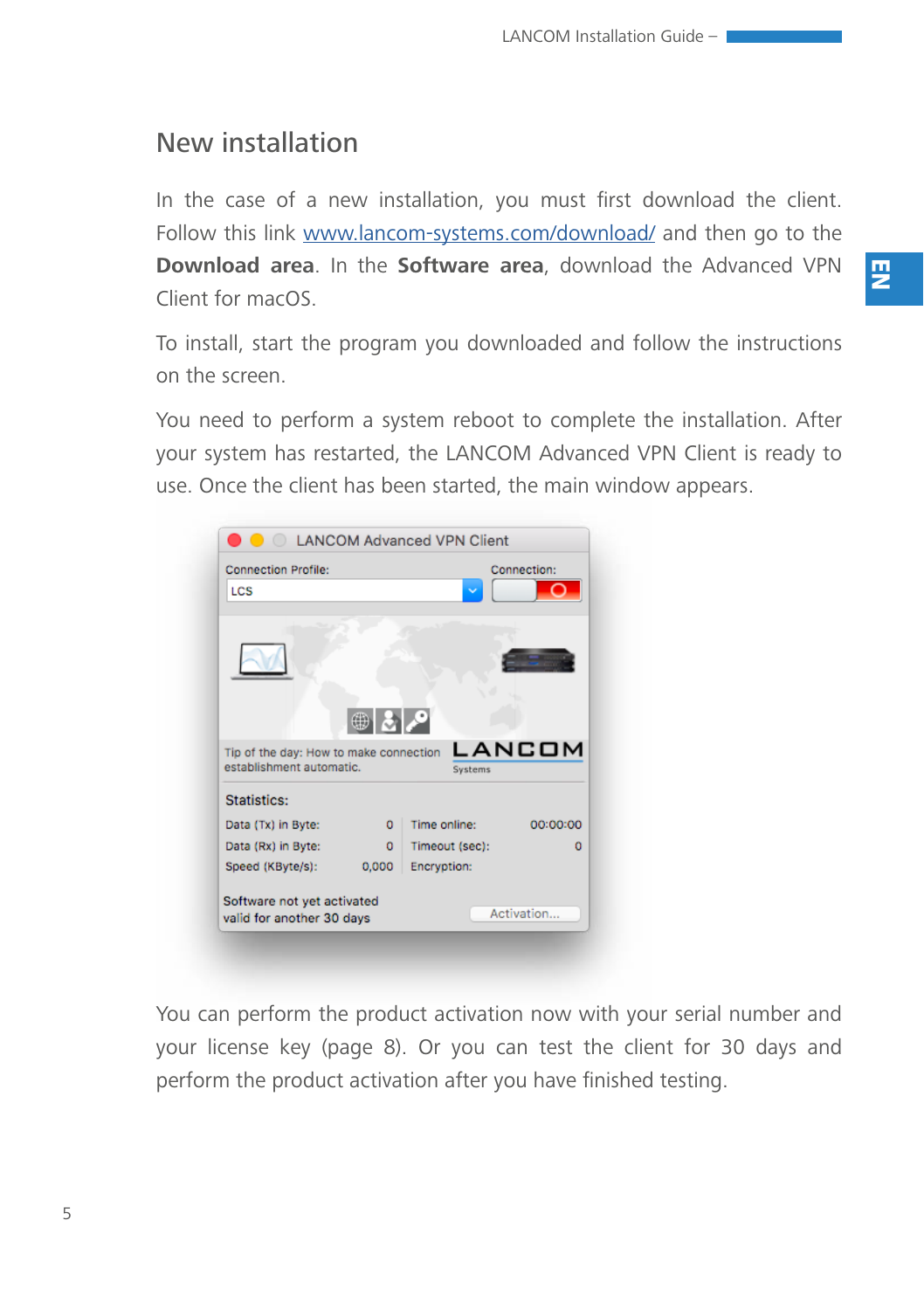#### <span id="page-5-0"></span>License upgrade

The license upgrade for the LANCOM Advanced VPN Client permits an upgrade of a maximum of two major versions of the client. Details are available from the **License model** table at www.lancom-systems.com/ avc-mac/.

If you meet the requirements for a license upgrade and you have purchased an upgrade key, you can order a new license key by going to www.lancomsystems.com/avc-mac/ and clicking **License upgrade**.

| Serial number:<br>(Help -> License data and activation) | <b>XXXXXXXX</b>          |  |
|---------------------------------------------------------|--------------------------|--|
| License key:                                            | XXXX-XXXX-XXXX-XXXX-XXXX |  |
| Upgrade key:<br>(included with the Upgrade license)     | XXXXX-XXXXX-XXXXX        |  |
| Send                                                    | <b>Reset</b>             |  |

1. Enter the serial number of the LANCOM Advanced VPN Client, your 20-character license key and your 15-character upgrade key into the appropriate fields.



- You will find the serial number in the client's menu under **Help** ><br>License info and activation. On this dialog you will also find the<br>Licensing button which you can use to display your 20-digit license **License info and activation**. On this dialog you will also find the **Licensing** button, which you can use to display your 20-digit license key.
- 2. Finally, click on **Send**. The new license key will then be displayed on the responding page on your screen.
- 3. Print this page or make a note of the new 20-character license key. You can use the 8-digit serial number of your license together with the new license key to activate your product later.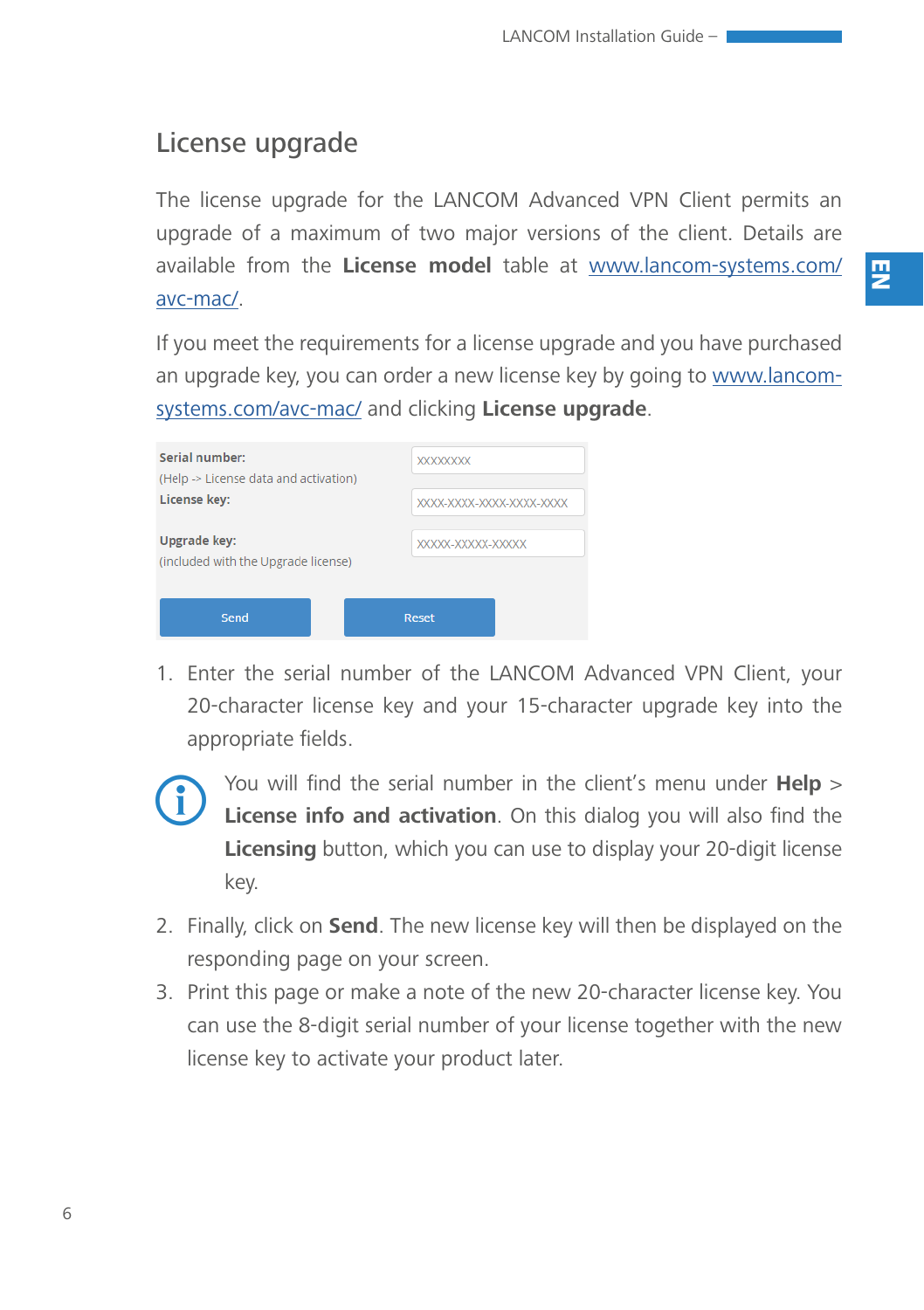4. Download the new client.

Follow this link www.lancom-systems.com/download/ and then go to the **Download area**. In the **Software** area, download the Advanced VPN Client for macOS.

- 5. To install, start the program you downloaded and follow the instructions on the screen.
- 6. Complete the installation by restarting your system.
- 7. Carry out the product activation with your serial number and the new license key [\(page 8](#page-7-0)).

#### <span id="page-6-0"></span>Update

A software update is intended for bugfixes. You retain your current license while benefiting from bugfixes for your version.

Whether or not you can perform an update depends on the first two digits of your version. If these are the same, you can update for free.

Proceed with the installation as follows:

- 1. Download the newest version of the Advanced VPN Client. Follow this link www.lancom-systems.com/download/ and then go to the **Download area**. In the **Software** area, download the Advanced VPN Client for macOS.
- 2. To install, start the program and follow the instructions on the screen.
- 3. Complete the installation by restarting your system.
- 4. Next, the new version requires a product activation with your license ([page 8\)](#page-7-0).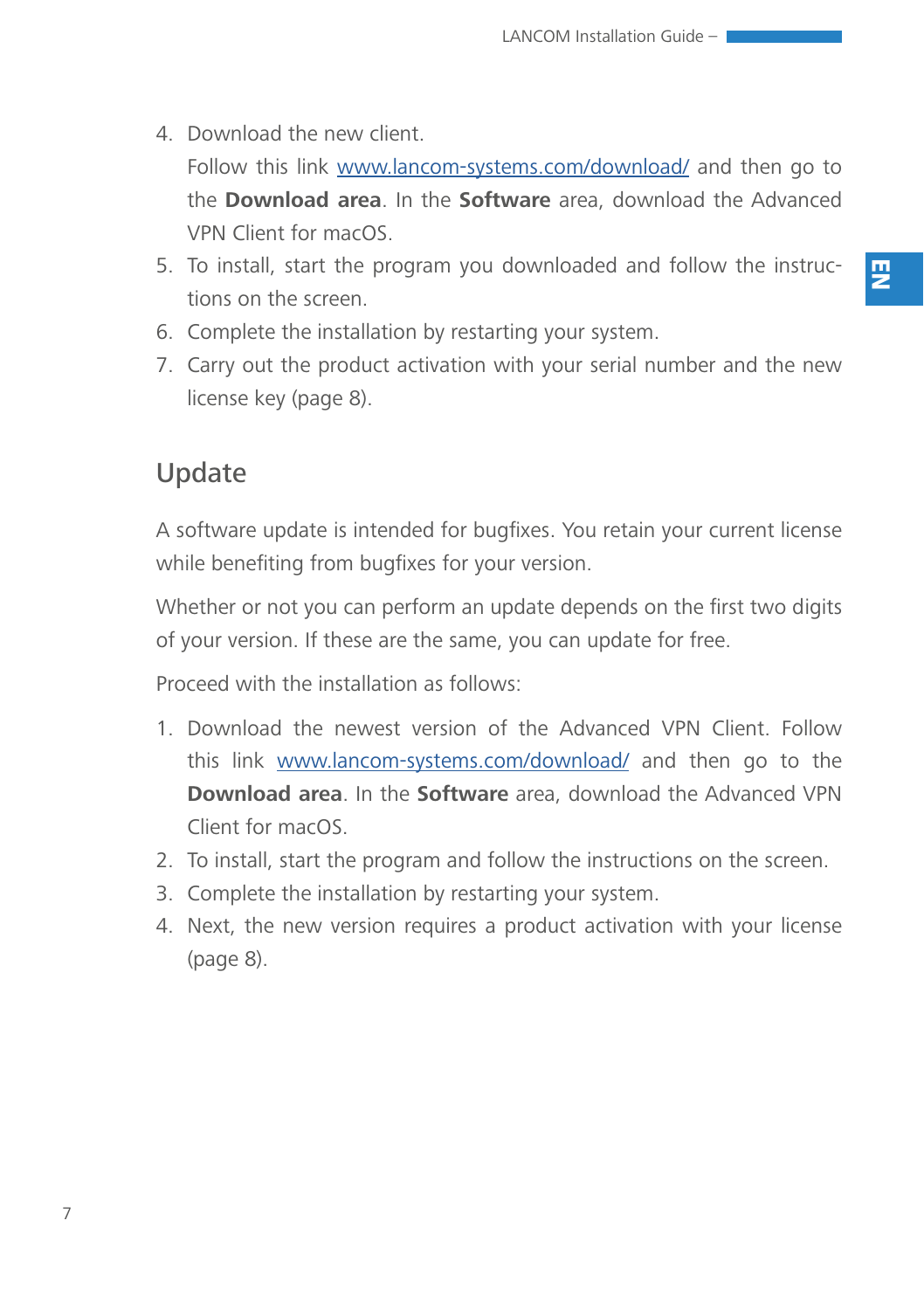## <span id="page-7-0"></span>Product activation

The next step is to perform a product activation with the license you purchased.

1. Click on **Activation** in the main window. A dialog then appears which shows your current version number and the license used.

| $\bigcirc$                        | License Data                                                                  |
|-----------------------------------|-------------------------------------------------------------------------------|
| <b>Installed Software Version</b> |                                                                               |
| Product:                          | <b>LANCOM Advanced VPN Client</b>                                             |
| Version:                          | 3.00                                                                          |
| ServicePack:                      | $-$                                                                           |
|                                   | <b>Licensed Software Version</b>                                              |
| License:                          | <b>LANCOM Advanced VPN Client</b>                                             |
| Version:                          | $- - -$                                                                       |
| Serial Number:                    |                                                                               |
| Type:                             | Trial Version (valid for another 30 days)                                     |
| Activation:                       | not activated                                                                 |
| <b>Activation / Licensing</b>     |                                                                               |
|                                   | To enable the full version, the software must be activated requiring a serial |
|                                   | number and matching activation key.                                           |
| terms of the license              | By licensing the software you agree to abide by the                           |
|                                   | Activation                                                                    |
| ?                                 | Close                                                                         |

2. Click on **Activation** again here. You can activate your product **online** ([page 9\)](#page-8-0) or **offline** [\(page 10\)](#page-9-0).



You perform the online activation from within the client, which connects directly to the activation server. In the case of the offline activation, you create a file in the client and upload this to the activation server. You subsequently receive an activation code, which you enter manually into the client.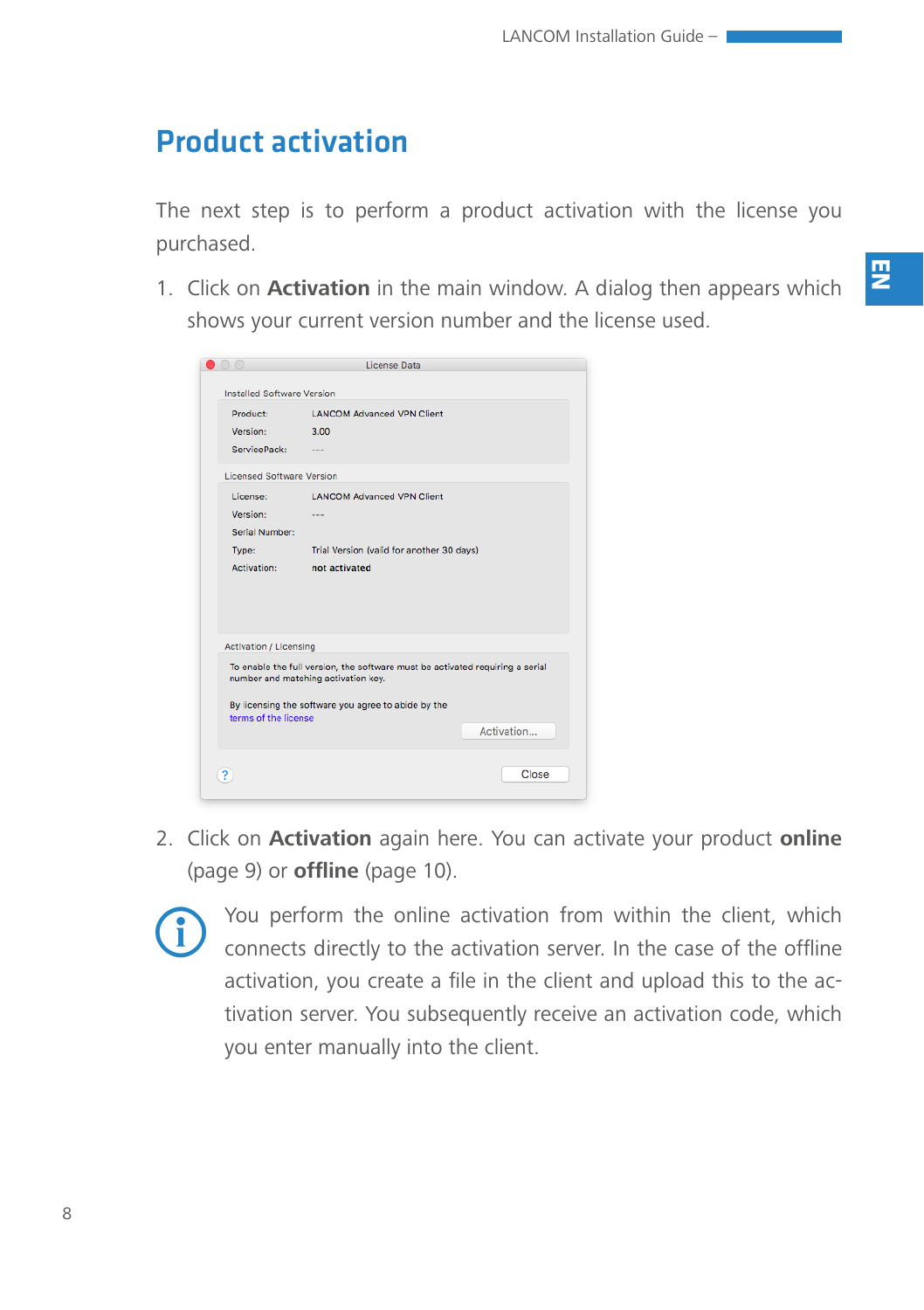#### <span id="page-8-0"></span>Online activation

If you choose the online activation, this is performed from within the Client, which connects directly to the activation server. Proceed as follows:

1. Enter your license data in the dialog that follows. You received this information when you purchased your LANCOM Advanced VPN Client.

| 000                                                                                                    | License Data                                                                            |  |  |
|--------------------------------------------------------------------------------------------------------|-----------------------------------------------------------------------------------------|--|--|
| <b>License Data</b><br>Please enter the following data for the LANCOM Advanced VPN<br>Client Software, |                                                                                         |  |  |
|                                                                                                        | License Key:<br>1234<br>1234<br>1234<br>1234<br>1234<br>٠<br>Serial Number:<br>12345678 |  |  |
|                                                                                                        | $Back$<br>Next ><br>Cancel                                                              |  |  |
|                                                                                                        |                                                                                         |  |  |
| terms of the license                                                                                   | Activation                                                                              |  |  |
| $\left( 2\right)$                                                                                      | Close                                                                                   |  |  |

- 2. The client connects to the activation server.
- 3. No further action is necessary to carry out the activation and the process completes automatically.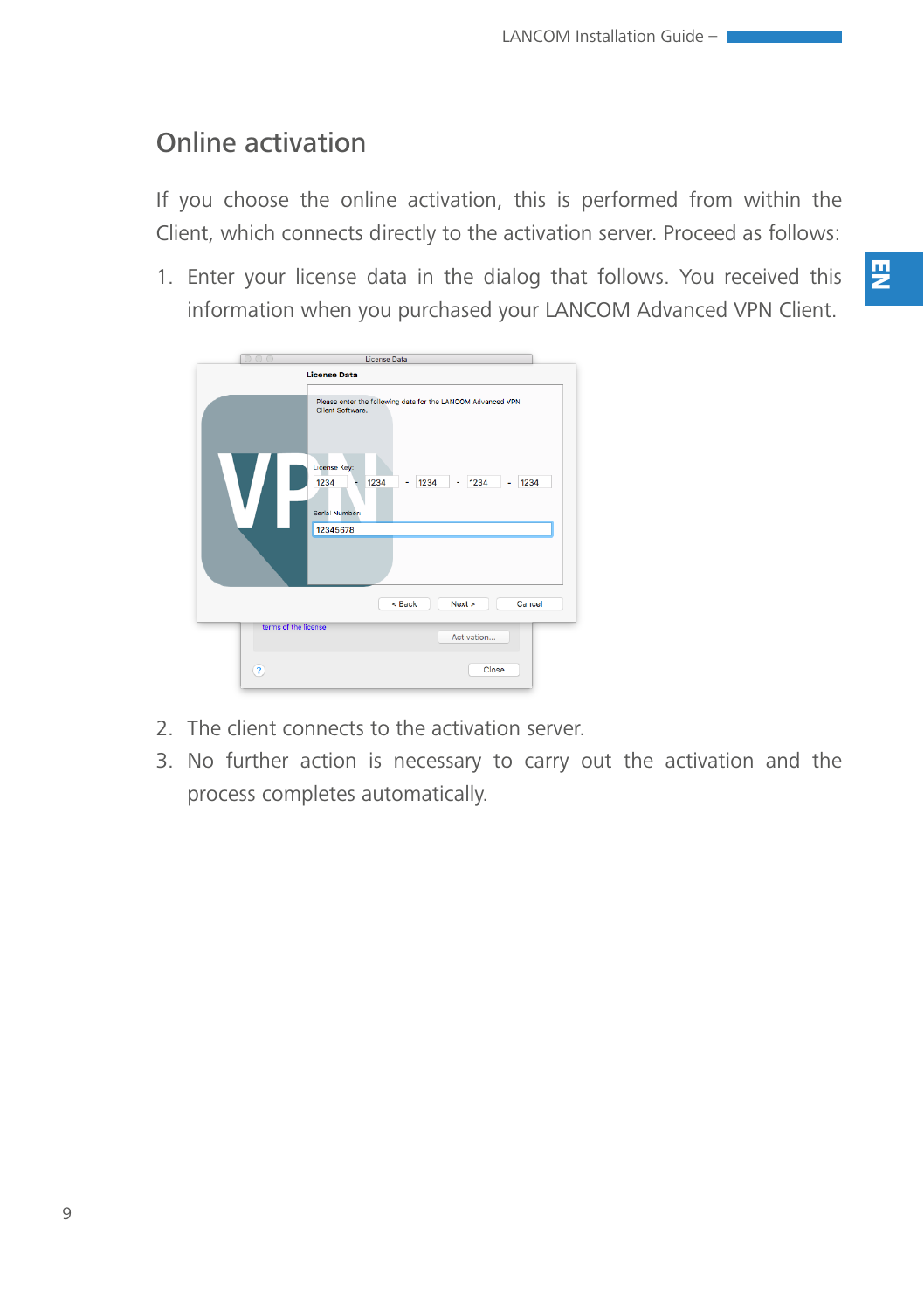#### <span id="page-9-0"></span>Offline activation

If you choose the offline activation, you create a file in the client and upload this to the activation server. You subsequently receive an activation code, which you enter manually into the client. Proceed as follows:

- 1. Enter your license data in the following dialog. These are then verified and stored in a file on the hard drive. You may select the name of the file freely providing that it is a text file (.txt).
- 2. Your license data is included in this activation file. This file must be transferred to the activation server for activation. Start your browser and go to the www.lancom-systems.com/avc-mac-activation/ website.

| <b>Activation file:</b> | Browse |  |
|-------------------------|--------|--|
| Send activation file    | Reset  |  |

- 3. Click on **Search** and select the activation file that was just created. Then click **Send activation file**. The activation server will now process the activation file. You will be forwarded to a website where you will be able to view your activation code. Print this page or make a note of the code listed here.
- 4. Switch back to the LANCOM Advanced VPN Client and click on **Activation** in the main window. Enter the code that you printed or made a note of in the following dialog.

Once the activation code has been entered, the product activation is complete and you can use the LANCOM Advanced VPN Client as specified within the scope of your license.

The license and version number are now displayed.